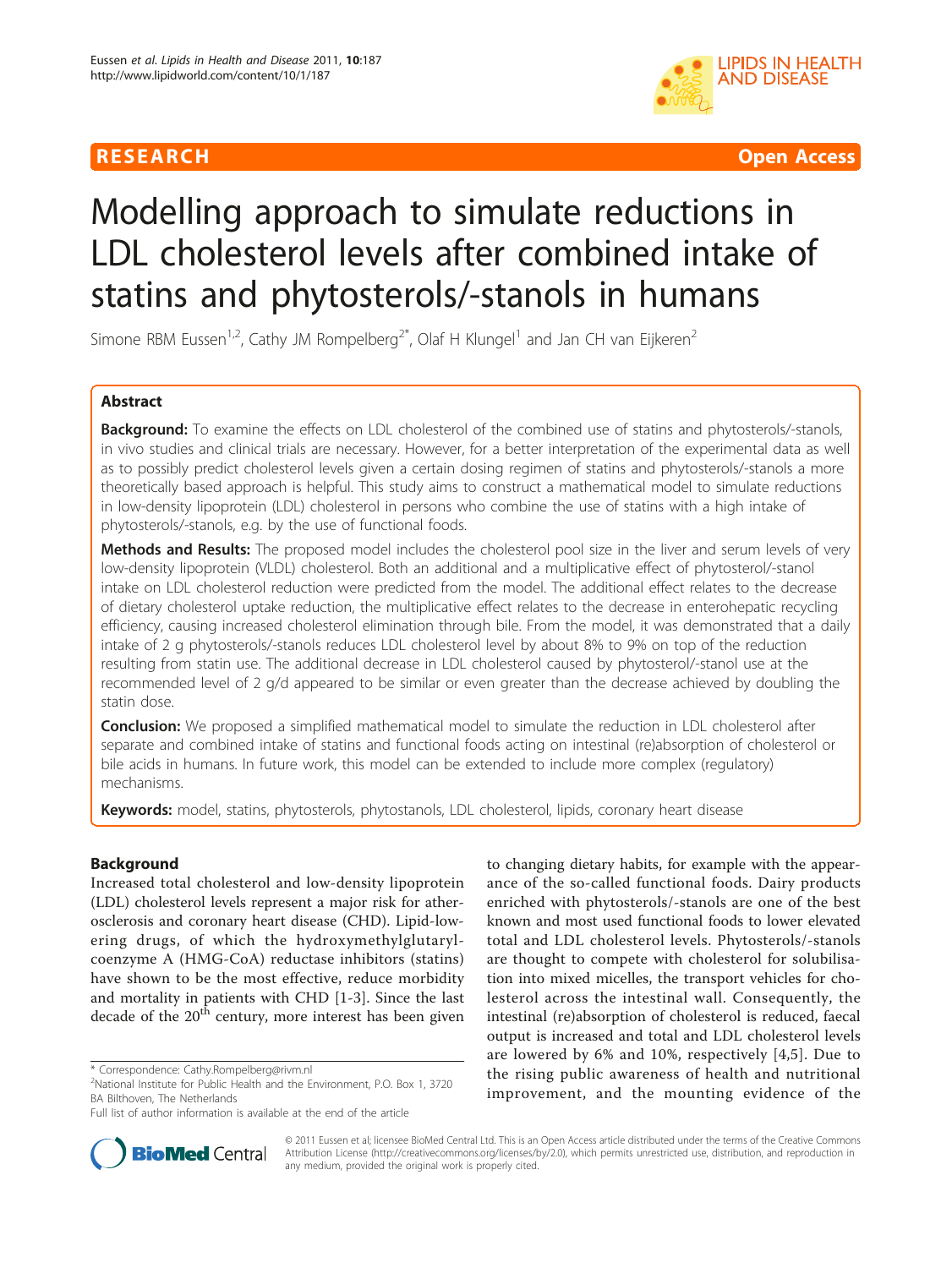<span id="page-1-0"></span>effectiveness of phytosterols/-stanols, it is conceivable that in the near future an increasing number of people will combine their statin therapy with these functional foods.

To examine the effects on total and LDL cholesterol levels of the combined intake of statins and phytosterols/-stanols, in vivo studies and clinical trials are necessary. However, for a better interpretation of the experimental data as well as to possibly predict cholesterol levels given a certain dosing regimen of statins and phytosterols/-stanols a more theoretically based approach is helpful.

The present study focuses on the combined effect of atorvastatin and phytosterols/-stanols. However, our model can easily be applied to other statins and similar acting functional foods (e.g. soluble dietary fibres) as well. Moreover, based on certain genetic variants associated with cholesterol absorption and production an individual's specific reduction in total and LDL cholesterol can be predicted.

# Methods

We propose a simplified mathematical model to estimate reductions in LDL cholesterol after separate and combined intake of statins and phytosterols/-stanols (Figure 1). A list of model variables and abbreviations is presented in Table [1.](#page-2-0) Since LDL is the product of very low-density lipoprotein (VLDL) delipidation and VLDL also transports, although to a lesser extent than endogenous triglycerides,[[6\]](#page-9-0) cholesterol from the liver to the blood circulation, our model includes the modelling of the metabolism of VLDL cholesterol as well. Also a hepatic cholesterol pool is accounted for in the model, because VLDL cholesterol secretion depends on cholesterol pool size. In the next section, we first describe a basic model which includes the modelling of the cholesterol pool, VLDL cholesterol and LDL cholesterol. Subsequently, this basic model is reformulated to express reductions in LDL cholesterol level dependent of statin and/or phytosterol/-stanol intake. Published scientific literature was used to estimate specific model parameters. In the second part of the present study (Results section), we tested the appropriateness of our model using available published experimental data.

# Basic cholesterol model

# Modelling of the cholesterol pool

A mass balance is considered with cholesterol input from endogenously produced cholesterol  $P_C$  and from cholesterol taken up from the diet,  $I_C$ . Only a fraction  $f_{abs}$  of dietary cholesterol is assumed to be taken up across the gut wall, and consequently the uptake of dietary cholesterol is  $U_C = f_{abs}I_C$ . The mass balance output consists of produced VLDL cholesterol, cholesterol cleared by elimination of excess cholesterol through bile and cholesterol needed to produce bile salts. For simplicity, we neglect the reverse cholesterol transport mediated by high-density lipoprotein (HDL) and the existence of a hepatic cholesteryl ester pool that might be involved in cholesterol homeostasis.

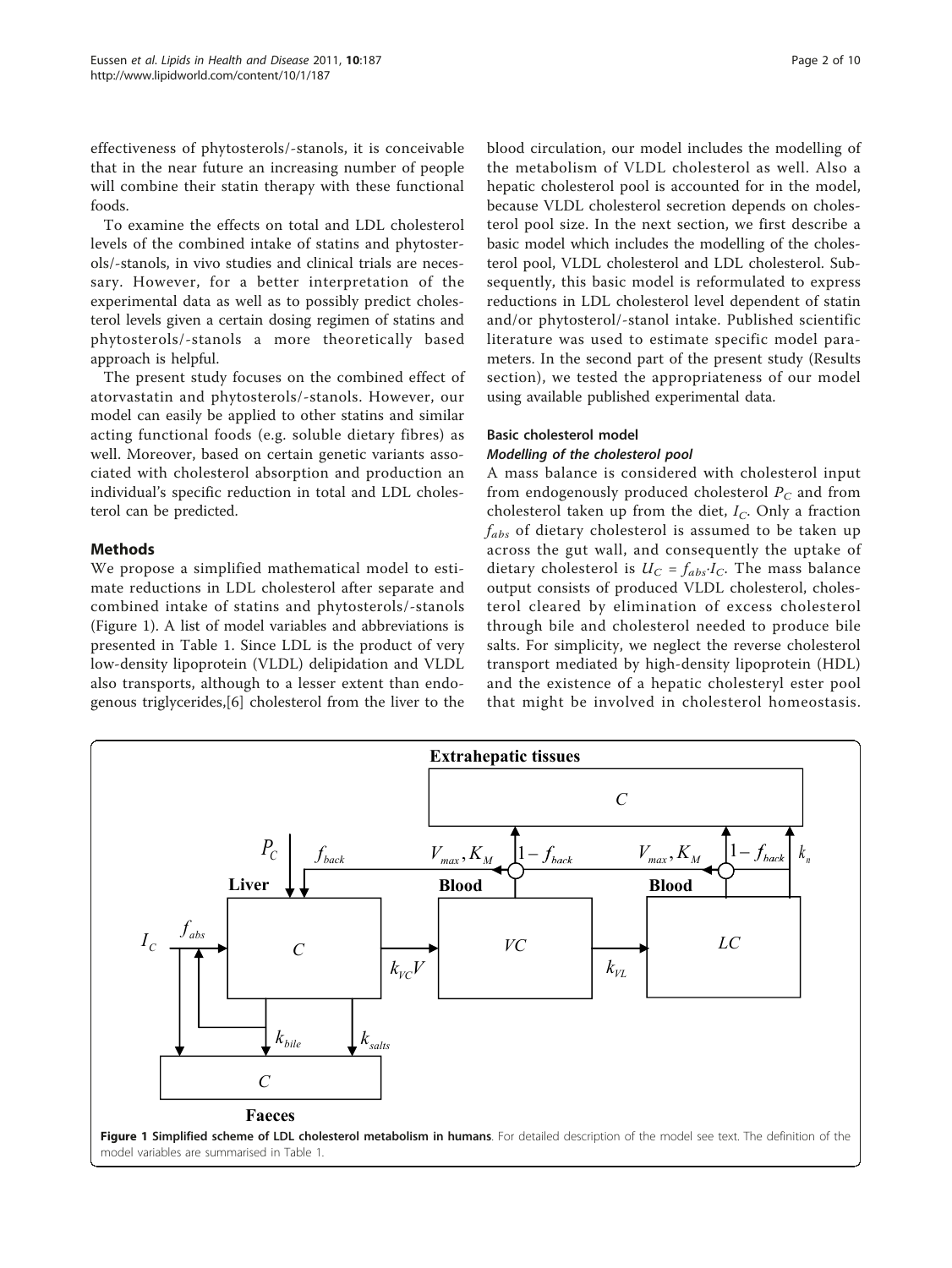<span id="page-2-0"></span>

| Model variable                                                                  | Abbreviation      |
|---------------------------------------------------------------------------------|-------------------|
| Endogenously produced cholesterol                                               | $P_C$             |
| Dietary cholesterol intake                                                      | $I_{C}$           |
| External daily statin dose                                                      | S                 |
| External daily free phytosterol/-stanol dose                                    | PS                |
| (Steady state) concentration of free cholesterol in the liver                   | C                 |
| VLDL particles                                                                  | V                 |
| Absorbed cholesterol fraction                                                   | $f_{\text{abs}}$  |
| Fraction of produced VLDL cholesterol that re-enters the liver                  | f <sub>back</sub> |
| Association rate of VLDL particles and free cholesterol to VLDL cholesterol     | $k_{V}$           |
| Excretion of cholesterol from the cholesterol pool by bile                      | $k_{bile}$        |
| Excretion of cholesterol through the formation of bile salts                    | $k_{\text{odts}}$ |
| Reduction in cholesterol pool size                                              | $R_C$             |
| Cholesterol pool concentration in absence of statins and phytosterols/-stanols  | C <sub>0</sub>    |
| Endogenous produced cholesterol in absence of statins and phytosterols/-stanols | $P_{C,0}$         |
| Uptake of dietary cholesterol in absence of statins and phytosterols/-stanols   | $U_{C,0}$         |
| Absorbed cholesterol fraction in absence of statins and phytosterols/-stanols   | $f_{abs0}$        |
| Reduction in endogenous cholesterol production                                  | $R_P$             |
| Reduction in fraction of cholesterol uptake from the diet                       | $R_{II}$          |
| Ratio of exponential rates of different cholesterol elimination routes          | $\rho_k$          |
| VLDL cholesterol production rate                                                | $P_{V}$           |
| Transformation rate of VLDL cholesterol to LDL cholesterol                      | $k_{VL}$          |
| (Steady state) VLDL cholesterol concentration                                   | VC                |
| Maximum rate of change in (V)LDL cholesterol due to saturated uptake process    | $V_{max}$         |
| Michaelis-Menten constant in (V)LDL cholesterol model                           | $K_M$             |
| (Steady state) LDL cholesterol concentration                                    | LC                |
| LDL cholesterol production from VLDL cholesterol                                | $P_{LC}$          |
| Clearance rate of LDL cholesterol through non-saturated process                 | $k_n$             |
| Maximal achievable reduction in endogenous cholesterol production               | $R_{P.}$ max      |
| Half maximum reduction statin dose                                              | $S_{P, 1/2}$      |
| Maximal achievable reduction in fraction of cholesterol uptake from the diet    | $R_{U, max}$      |
| Half maximum reduction phytosterol/-stanol dose                                 | $PS_{U, 1/2}$     |

Moreover, up- and down-regulation of LDL receptors is not considered.

The model considers only steady state levels of cholesterol, VLDL cholesterol and LDL cholesterol. For a steady cholesterol level, the input of cholesterol should be balanced by its output. Clearance of cholesterol by VLDL cholesterol formation, bile excretion and bile salts formation is assumed to be non-saturated and is described by the product of clearance rates and steady cholesterol level.

Of the daily amount of VLDL cholesterol formation,  $k_{VC}V \cdot C$ , the product of steady cholesterol level C with VLDL particles V and association rate  $k_{VC}$ , a fraction  $f_{back}$  is reabsorbed into the liver. It consists of VLDL cholesterol that is not used for LDL cholesterol production and of LDL cholesterol. The other fraction 1-  $f_{back}$ is taken up by the extrahepatic tissues, of which part is excreted through HDL cholesterol, which will not be considered in this modelling approach. As a consequence of this recycling, the effective clearance rate of cholesterol to VLDL cholesterol is  $(1-f_{back})$ · $k_{VC}V$ . The amount of cholesterol eliminated through bile salts formation is  $k_{salt}$ .

Likewise, because it is assumed that not only dietary cholesterol but also cholesterol cleared by bile with a daily amount of  $k_{bile}$ <sup>C</sup> is reabsorbed through enterohepatic recycling, the effective clearance rate of cholesterol through bile is  $(1 - f_{abs}) \cdot k_{bile}$ .

As we consider the effect of statins and phytosterols/ stanols on LDL cholesterol levels, the model becomes slightly more complicated. First, it is assumed that reduced cholesterol production  $P_C$  is related to the external daily dose S of statins,  $P_C = P_C(S)$ . Second, it is assumed that the reduced cholesterol fraction absorbed from dietary cholesterol intake relates to the amount of intake of phytosterols/-stanols (PS),  $f_{abs} = f_{abs}(PS)$ .

In the steady state the input cholesterol  $P_C(S) + f_{abs}$  $(PS) \cdot I_C$  is balanced by cleared cholesterol, which is the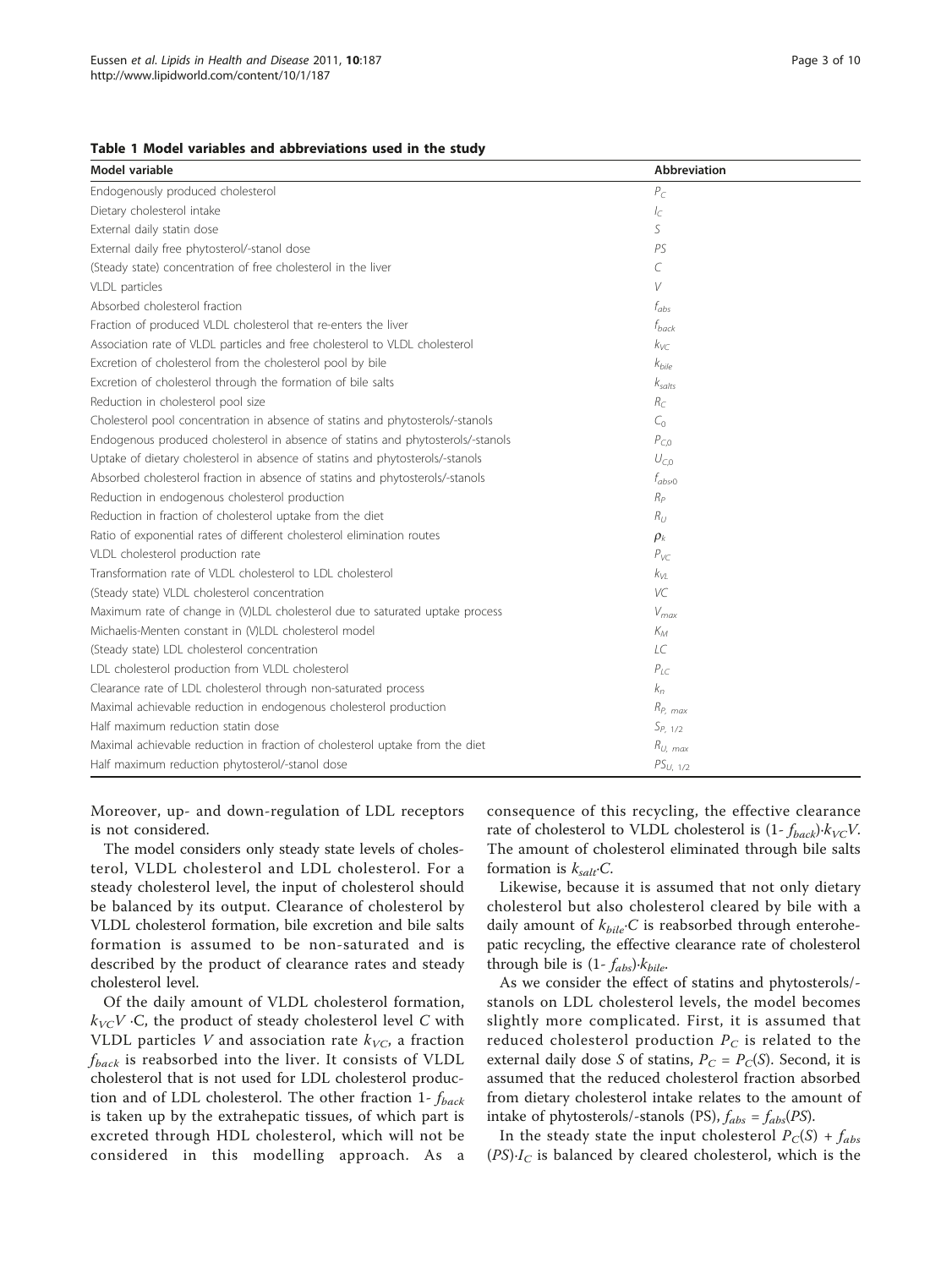product of the effective clearance rates and the steady cholesterol level((1-  $f_{back}$ )  $k_{VC}V$ ) + (1-  $f_{abs}(PS)$ )  $k_{bile}$  $+k<sub>salts</sub>$ )·C(S, PS). Thus, the steady cholesterol level is:

$$
C(S, PS) = \frac{P_C(S) + f_{abs}(PS) \cdot I_C}{\left(1 - f_{back}\right) \cdot k_{VC}V + \left(1 - f_{abs}(PS)\right) \cdot k_{bile} + k_{salts}} (1)
$$

It should be noted that it is implicitly assumed that there is no interaction between statins and phytosterols/-stanols consumed, i.e. both compounds work simultaneously, independent of each other.

#### Modelling of VLDL cholesterol level

In the modelling of the cholesterol pool (equation (1)) it is assumed that the production of VLDL cholesterol  $P_{VC}$ is proportional to both the concentration of VLDL particles and the free cholesterol level:  $P_{VC} = k_{VC}V \cdot C(S, PS)$ . Like for cholesterol, a steady state level  $VC(S, PS)$  of VLDL cholesterol follows from the balance between its production and its clearance. VLDL cholesterol is assumed to be cleared due to the production of LDL cholesterol with daily clearance of  $k_{VL}$ ·VC(S, PS) and due to saturated receptor-mediated uptake from blood into the liver and extrahepatic tissues [[6\]](#page-9-0). Receptormediated uptake is assumed to follow Michaelis-Menten kinetics with a maximum clearance rate  $V_{max}$  and a saturation constant  $K_M$ .

Therefore, a steady state VLDL cholesterol level leads to the following mass balance for LDL cholesterol:

$$
P_{VC} = k_{VC}V \cdot C(S, PS) = k_{VL} \cdot VC(S, PS) + \frac{V_{max} \cdot VC(S, PS)}{K_M + VC(S, PS)} \quad (2)
$$

The steady state VLDL cholesterol level can be obtained by solving the implicit equation for VC(S, PS). The explicit expression for VC is deduced in **Appendix** 1. Note that of the Michaelis-Menten saturated clearance of VLDL cholesterol from blood a fraction  $f_{back}$ goes into the liver. The complementary fraction  $1-f_{back}$ goes into extrahepatic tissues (Figure [1\)](#page-1-0).

# Modelling of LDL cholesterol level

In the modelling of the VLDL cholesterol level (equation (2)), we assumed that the production of LDL cholesterol  $P_{LC}$  is proportional to the steady VLDL cholesterol level:  $P_{LC} = k_{VL} \cdot VC(S, PS)$ . LDL cholesterol is assumed to be cleared with rate  $k_n$  through a non-saturated process and by saturated uptake from blood into the liver and extrahepatic tissues by the same receptors as for the saturated uptake of VLDL cholesterol [[6](#page-9-0)]. Hence, the mass balance for steady state LDL cholesterol is:

$$
P_{LC} = k_{VL}VC(S, PS) = k_n \cdot LC(S, PS) + \frac{V_{max} \cdot LC(S, PS)}{K_M + LC(S, PS)} \tag{3}
$$

from which the LDL cholesterol level can be obtained by solving the implicit equation (3) for  $LC(S, PS)$ . The explicit expression for LC can be found in Appendix 1. Similar as for VLDL cholesterol, a fraction  $f_{back}$  of the Michaelis-Menten saturated clearance of LDL cholesterol from blood goes into the liver. The complementary fraction [1](#page-1-0)-  $f_{back}$  goes into extrahepatic tissues (Figure 1).  $V_{max}$   $K_M$  are the same maximum elimination rate and saturation constant of the Michaelis-Menten saturated uptake of VLDL cholesterol from blood into the liver. These constants are assumed to be the same, but this assumption is not essential.

# Cholesterol reduction model Modelling cholesterol reduction by statins and phytosterols/-stanols

When it is assumed that statins and phytosterols/-stanols work independently of each other, the reduction in the cholesterol pool size can be expressed in terms of a reduction: $R_P$  (S) =  $P_C$  (S)/ $P_{C,0}$  in cholesterol production caused by statin use and a reduction:  $R_U$  (PS)  $=f_{abs}(PS)/f_{abs,0}$  in dietary cholesterol absorption across the gut wall caused by phytosterol/-stanol use.  $P_{C, 0}$ and  $f_{abs,0}$  denote the cholesterol production rate and absorption fraction in absence of statins or phytosterols/-stanols. From equation (1) it is derived in Appendix 2 that the corresponding reduction  $R<sub>C</sub>(S, PS)$  in the steady state cholesterol level is the product of the reduction due to a decrease in enterohepatic efficiency (first factor at the right side of equation (4)) and a weighted mean of the reduction due to a decrease in cholesterol production and uptake (second factor at the right side of equation (4)):

$$
R_c(S, PS) = \frac{C(S, PS)}{C_0} = \underbrace{\frac{\rho_k + 1 - f_{abs,0}}{\frac{\rho_k + 1 - f_{abs}(PS)}{\text{first factor}}}}_{\text{first factor}} \times \underbrace{\left(\frac{\frac{\text{first term}}{R_p(S)}}{1 + U_{Co} / P_{C,0}} + \frac{\frac{\text{second term}}{R_U(S)}}{1 + P_{Co} / U_{C,0}}\right)}_{\text{second factor}}
$$
(4)

Here, like for cholesterol production and absorption,  $C_0$  and  $U_{C, 0}$  denote, respectively, the cholesterol pool concentration and dietary uptake in absence of statins and phytosterols/-stanols. In the first factor at the right side, the ratio  $\rho_k$  denotes the proportion of cholesterol elimination through VLDL cholesterol production and bile salts production to cholesterol elimination through bile excretion, as introduced in Appendix 2.

The following remarks should be made regarding this model. First, the effectiveness of statins or phytosterols/ stanols to lower cholesterol production is determined by the ratio of the contribution of endogenous produced cholesterol and the contribution of dietary cholesterol uptake to the cholesterol pool. Thus, when dietary cholesterol uptake is increased, the effectiveness of statins (first term in the second factor) is reduced with respect to the effectiveness of phytosterols/-stanols. Obviously, the opposite holds true for the effectiveness of phytosterols/-stanols.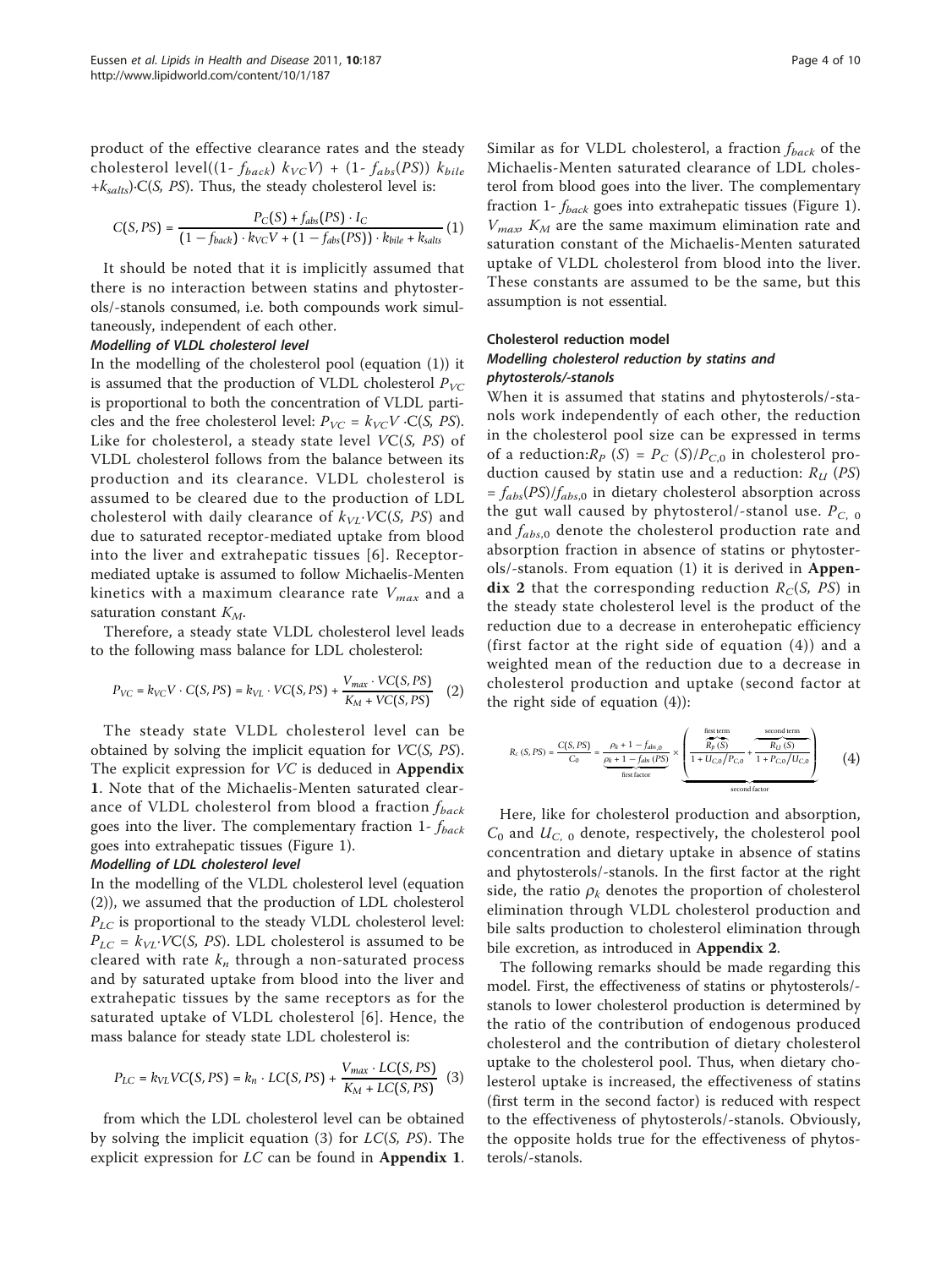Second, the reduction in the absorbed fraction of cholesterol has an additional effect in total cholesterol pool reduction (the second term in the second factor at the right side of equation (4)) and a multiplicative one (first factor at the right side of equation (4)). The additional effect relates to the decrease of dietary cholesterol uptake reduction, whereas the multiplicative effect relates to the decrease in enterohepatic recycling efficiency, causing increased cholesterol elimination through bile.

Third, the additional reduction caused by statin and phystosterol/-stanol use is a weighted sum of the reduction in cholesterol production and cholesterol absorption because  $1/(1+P_{C, 0}/U_{C, 0}) + 1/(1+U_{C, 0}/P_{C, 0}) = 1$ . Formulating reduction as a Michaelis-Menten process

In the model described above, we aim to associate reductions in the cholesterol pool size to reductions in LDL cholesterol level. In order to estimate the reduction in the cholesterol pool size following statin intake,  $R<sub>p</sub>(S)$ , a reduction model has to be assumed. From experimental in vitro data from Shum et al [[7\]](#page-9-0). a reasonable model assumption is obtained as follows. Shum et al. related the concentration of atorvastatin in plasma to the inhibition of the enzyme HMG-CoA reductase in vitro. We assumed a Michaelis-Menten saturated inhibition process. This model was fitted to their experimental data and provided a nearly perfect fit (Figure 2).

From this experimental in vitro result, it is proposed that the reduction in endogenously produced cholesterol is most likely Michaelis-Menten saturated with administered statin dose as well:

$$
R_P(S) = 1 - \frac{R_{P,max} \cdot S}{S_{P,1/2} + S}
$$
 (5)

where  $R_{P, max} \leq 1$  determines the maximum achievable reduction and  $S_{P, 1/2}$  is the half maximum reduction statin dose.

Based on the fact that cholesterol uptake is receptormediated,[[8\]](#page-9-0) we assumed that the reduction in the fraction absorbed cholesterol is like:

$$
R_{U}(PS) = 1 - \frac{R_{U,max} \cdot PS}{PS_{U,1/2} + PS}
$$
 (6)

where  $R_{U, max} \leq 1$  determines the maximum achievable reduction and  $PS_{U, 1/2}$  is the half maximum reduction phytosterol/-stanol dose.

Thus, the total reduction in cholesterol pool size after combined intake of statins and phytosterols/-stanols is obtained by substituting equations (5) and (6) in equation (4):

$$
R_C(S, PS) = \frac{\rho_k + 1 - f_{abs,0}}{\rho_k + 1 - (1 - R_{U,max} \cdot PS/\left(PS_{U,1/2} + PS\right)) \cdot f_{abs,0}} \times \left(1 - \frac{P_{C,0}}{P_{C,0} + U_{C,0}} \cdot \frac{R_{P,max} \cdot S}{S_{P,1/2} + S} - \frac{U_{C,0}}{P_{C,0} + U_{C,0}} \cdot \frac{R_{U,max} \cdot PS}{PS_{U,1/2} + PS}\right)
$$
(7)

In this derivation we used  $1/(1+U_{C_0/2}/P_{C_0/2})+1/(1+$  $P_{C, 0}/U_{C, 0}=1$ 

# Parameter value estimation

The reduced steady state cholesterol concentration can be obtained from a given daily dose of statins or phytosterols/-stanols by applying the reduction model

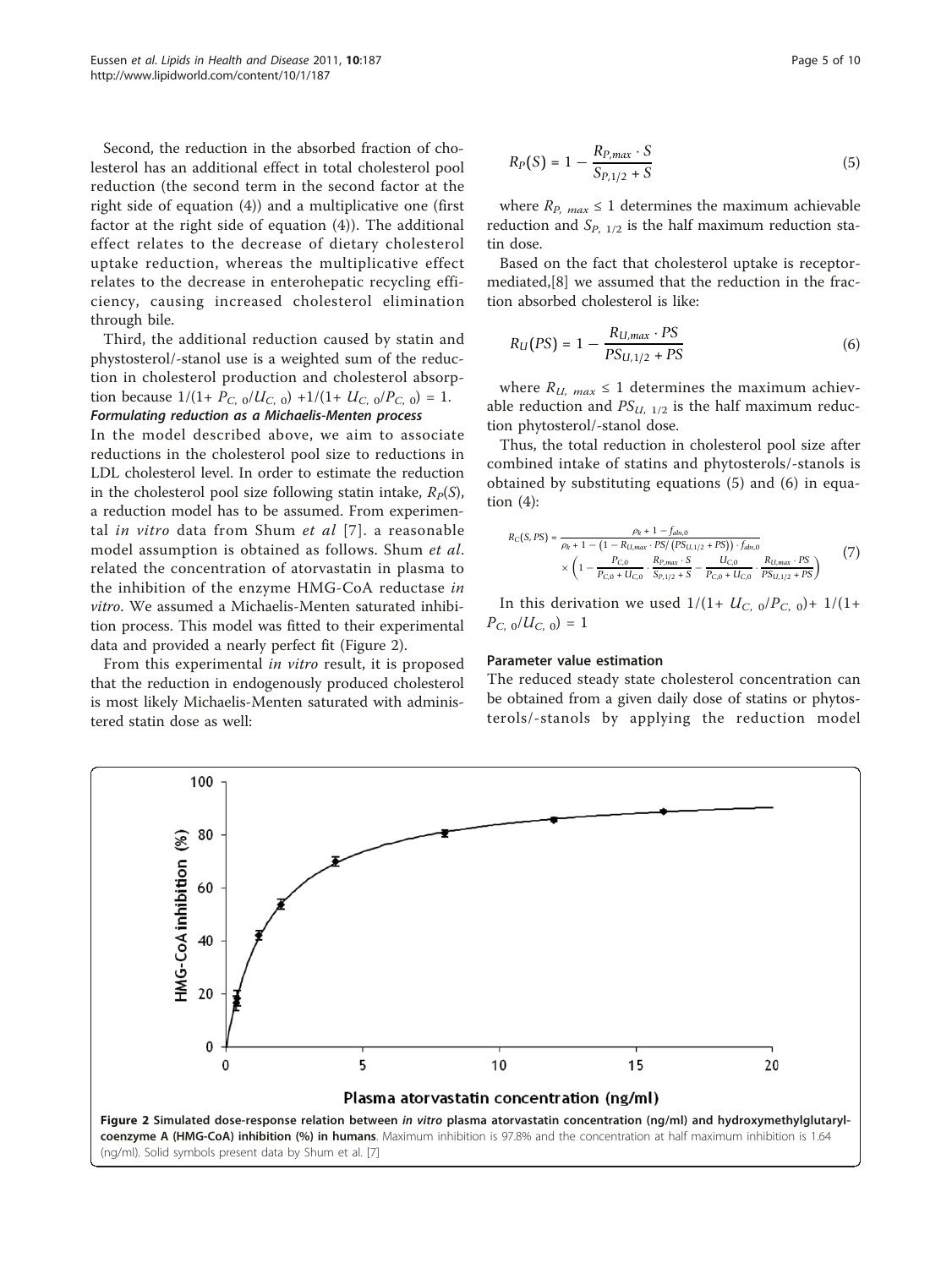proposed in equation (7). From that reduced concentration, the reduced steady VLDL cholesterol level can be derived by solving equation (2), and subsequently the reduced LDL cholesterol level can be derived by solving equation (3). However, to be applicable in practice, model parameters should be known. In this section all parameters of our model are quantified based on data in the literature.

### Basic cholesterol model parameters

It is assumed that the liver produces  $P_{C, 0} = 1000$  mg cholesterol per day [[9-12](#page-9-0)]. Furthermore, we assumed a dietary cholesterol intake of  $I_C = 400$  mg/d, of which a fraction of 50% ( $f_{abs, 0} = 0.5$ )[\[9,13](#page-9-0)] is taken up in the liver ( $U_{C, 0}$  = 200 mg/d). The same fraction is supposed to be recycled through enterohepatic recycling of cholesterol excreted with bile. The final contribution to liver cholesterol input is assumed to be 70% of produced VLDL cholesterol  $(f_{back} = 0.7)$  [[14](#page-9-0)].

It is assumed that the amount of cholesterol excreted with bile is 1000 mg/d[[9,13](#page-9-0),[15\]](#page-9-0) and consequently, 500 mg/d re-enters the liver. The rate of excretion through the formation of bile salts is 400 mg/d [[16\]](#page-9-0). Concerning the local liver balance, the input is 1000 (produced cholesterol,  $P_{C_0}$ ) plus 200 (uptake,  $U_{C_0}$ ) plus 500 (recycled,  $(1 - f_{abs, 0}) \cdot k_{bile} \cdot C_0$ ) plus 700 (back transport,  $f_{back}$ · $k_{VC}$ V·C<sub>0</sub>) making a total of 2400 mg/d. The output is 1000 (bile,  $k_{bile}$ ·C<sub>0</sub>) plus 400 (bile salts,  $k_{salts}$ ·C<sub>0</sub>), and making a total of 2400 mg/d, plus the production of 1000 mg VLDL cholesterol per day (VLDL cholesterol,  $k_{VC}V\text{-}C_0$ ). Moreover, as the elimination from the liver is proportional to the production rates of bile salts, cholesterol in bile and VLDL cholesterol, the ratio of these production rates is  $k_{satts}$ :  $k_{bile}$ :  $k_{VC}V$  = 0.4: 1: 1.

From Sahlin et al. [\[17,18\]](#page-9-0) we estimated the free cholesterol content in liver to be 55 nmol/mg microsomal protein. Together with a microsomal protein content of  $45 \text{ mg/g}$  liver[[19\]](#page-9-0) this amounts to 2500 μmol/kg liver which equals 960 mg free cholesterol/kg liver. From this free cholesterol concentration and the daily bile excretion, one can derive  $k_{bile} = 1000/960 = 1.04$ ,  $k_{VC}V =$ 1.04 and  $k_{satts} = 0.416$ .

Dietschy et al. [[6\]](#page-9-0) report LDL cholesterol model parameter values in humans. When assuming a subject of 70 kg, these values are  $V_{max} = 1340$  mg/d,  $K_M = 90$  mg/dl,  $k_n = 5$  dl/d and  $P_{LC} = 910$  mg/d. Based on these values, a steady cholesterol level  $LC = 67$  mg/dl results from equation (3).

The VLDL:LDL:HDL cholesterol ratio was estimated to be 1:8:3 [\[20](#page-9-0)]. Thus the corresponding VLDL level is 8.4 mg/dl. As the LDL cholesterol production rate is equal to  $k_{VL}$ ·VC (equation (3)),  $k_{VL}$  = 108 (dl/d). From equation (2) a VLDL cholesterol production of 1020 mg/d can be calculated. Above it is assumed to be 1000 mg/d which shows a consistency error of 2% only.

### Cholesterol reduction model parameters

From the ratio between the effective clearances, introduced in the basic cholesterol model parameters section, one can derive that the ratio  $\rho_k$  in equation (4) is 0.7. The four remaining parameters  $R_{P, max}$ ,  $S_{P, 1/2}$ ,  $R_{U, max}$ ,  $PS_{U, 1/2}$  are unknown and were fitted to optimise their likelihood in comparing modelled LDL cholesterol reduction induced by cholesterol reduction to LDL cholesterol reduction data. Thus, given an estimation of the four cholesterol reduction model parameters, the reduction in steady state cholesterol is calculated, the resulting reduction in VLDL cholesterol is determined from equation (2) and the resulting reduction in LDL cholesterol is determined from equation (3).

To simulate the appropriateness of our model, reduced levels are compared with the experimental data for separate intakes of atorvastatin[[21\]](#page-9-0) and phytoster-ols/-stanols [\[22](#page-9-0)]. For this procedure we use for  $R_{P, max}$ ,  $S_{P, 1/2}$  data from a recent meta-analysis of Berry et al. [[21\]](#page-9-0) that shows experimentally determined in vivo LDL cholesterol reduction due to atorvastatin dose. For  $R_{U_i}$  $_{max}$ ,  $PS_{U, 1/2}$  we use data presented in Demonty *et al.* [[22\]](#page-9-0) showing experimentally determined in vivo LDL cholesterol reduction due to intake of free phytosterols/ stanols, i.e. phytosterols/-stanols not in esterified form. Finally, we simulate reductions after combined intake of atorvastatin and phytosterols/-stanols.

# Results

### Separate intake

### LDL cholesterol reduction by atorvastatin

We applied equation (7) together with the corresponding VLDL and LDL cholesterol levels equations (2) and (3) to data in Berry et al. [[21](#page-9-0)] in a LDL cholesterol reduction model using the model parameters given above. The unknown parameter values in equation (7) were estimated through fitting the maximum reduction  $R_{P, max}$  and the statin dose  $S_{P, 1/2}$  when half maximum reduction is reached.

Figure [3](#page-6-0) shows the comparison of the resulting LDL cholesterol reduction model to the data in Berry et al. [[21\]](#page-9-0) Parameter values are  $R_{P, max} = 0.544$  (standard error (SE) = 0.033) and half reduction dose  $S_{P, 1/2}$  = 6.7 (SE = 1.4) mg/d. Given the parsimony of dose levels and scattering of data, a good comparison between the model and the experimental results is obtained ( $\mathbb{R}^2 = 0.70$ ).

# LDL cholesterol reduction by phytosterols/-stanols

We applied equation (7) together with the corresponding VLDL and LDL cholesterol levels equations (2) and (3) to data in Demonty et al. [[22\]](#page-9-0) in a LDL cholesterol reduction model. The unknown parameter values in equation (7) were estimated through fitting the maximum reduction  $R_{U, max}$  and the free phytosterol/-stanol dose  $PS_{U, 1/2}$  when half maximum reduction is reached.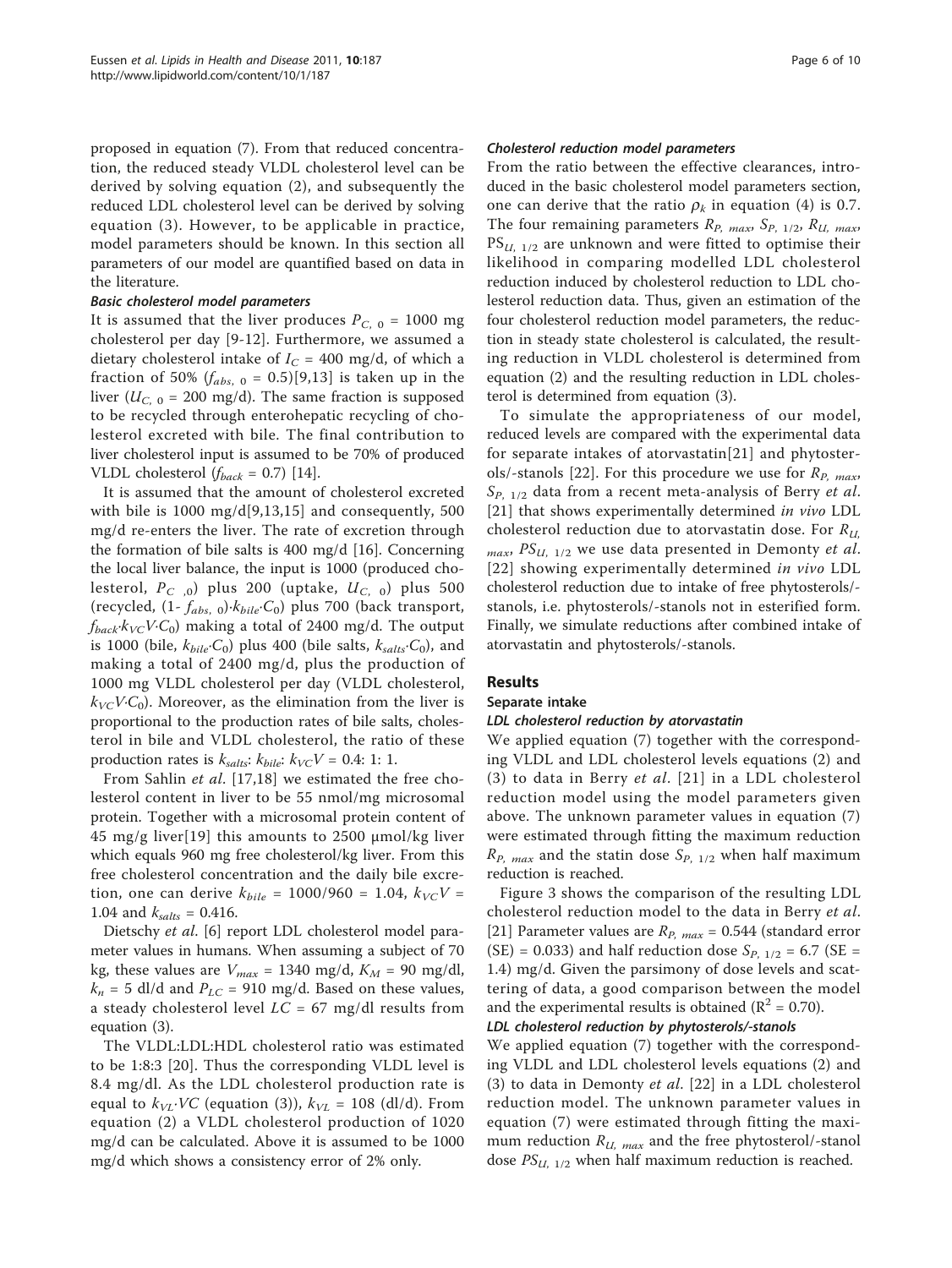<span id="page-6-0"></span>

Figure 4 shows the comparison of the resulting LDL cholesterol reduction model to the data of Demonty et al. [[22](#page-9-0)] Parameter values are  $R_{U, max} = 0.221$  (SE = 0.039) and half reduction dose  $PS_{U, 1/2} = 1.78$  (SE = 0.69) mg/d. The model shows reasonable agreement with the published experimental data ( $R^2 = 0.17$ ).

#### Combined intake

# LDL cholesterol reduction by combined use of atorvastatin and phytosterols/-stanols

The model is applied to LDL cholesterol reduction due to the combined intake of statins and phytosterols/-stanols. For subjects with a daily intake of 0, 20, 40 and 80

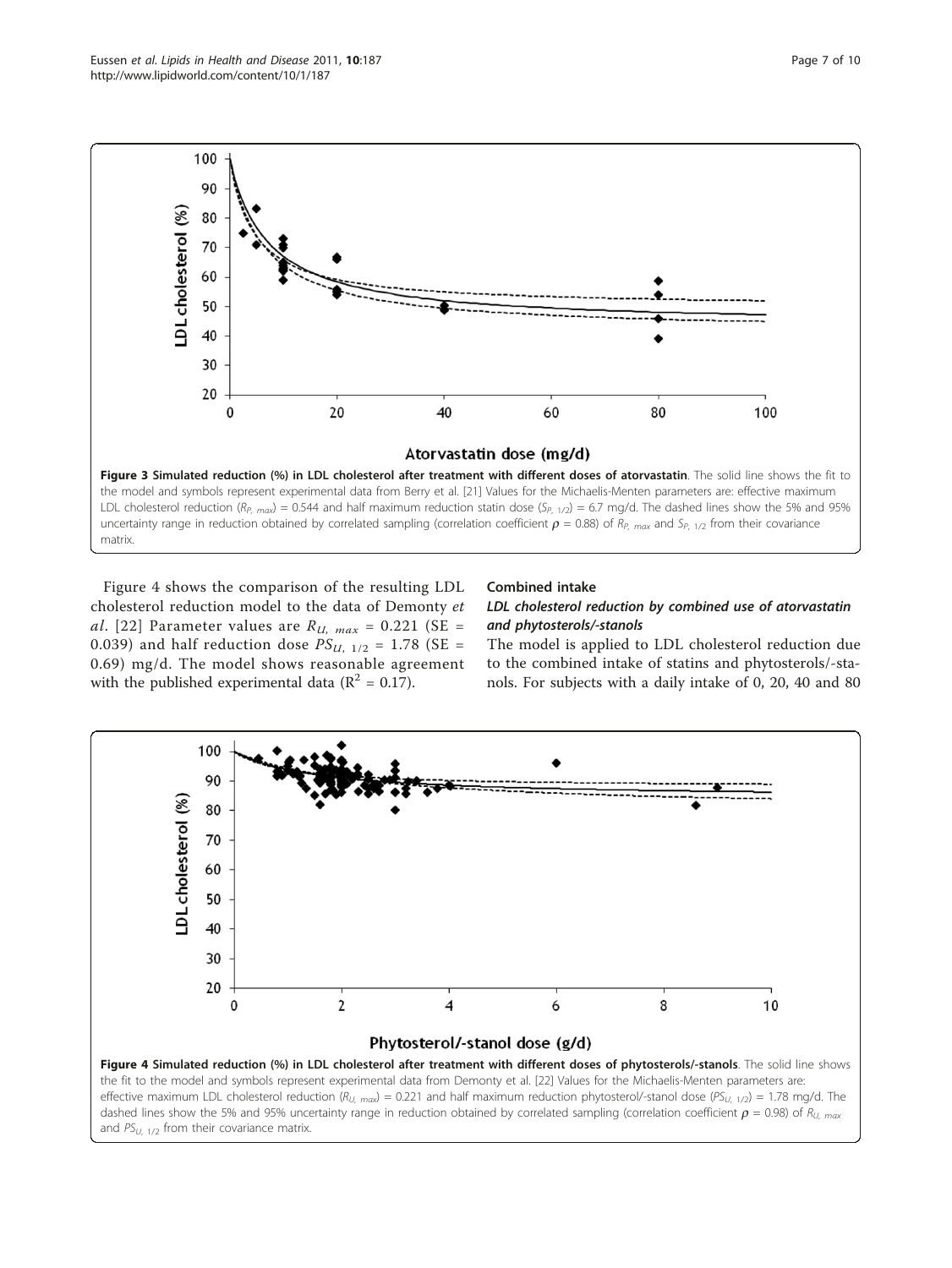mg atorvastatin, respectively, we show in Figure 5 the total reduction in LDL cholesterol as a function of daily phytosterol/-stanol intake. For the daily recommended intake level of 2 g free phytosterols/-stanols (equivalent to 3.3 g/d phytosterol/-stanol esters), the additional reduction is 4.2% for a daily statin dose of 80 mg, 4.5% for a daily statin dose of 40 mg, 4.8% for a daily statin dose of 20 mg and 7.8% with no statin intake. Thus, the reduction in LDL cholesterol caused by additional phytosterol/-stanol intake decreases with increasing daily atorvastatin dose. However, when considering the additional decrease as a percentage of the LDL cholesterol level already reduced due to statin intake, the additional decrease ranges from 7.8% (no statin intake) to 8.6% (80 mg daily statin dose). Randomised controlled trials in which patients on statin therapy were treated daily with 1.8 to 6 g phytosterol or -stanol esters have shown reductions in the same order of magnitude, i.e. between 6.1% and 10.3% [[23-28\]](#page-9-0).

The reduction in enterohepatic recycling contributes for 68%, 58%, 56% and 55% of the total decrease in LDL cholesterol levels at daily statin doses of 0, 20, 40 and 80 mg, respectively. At the same recommended phytosterol/-stanol intake level of 2 g/d, the additional decrease in LDL cholesterol by physterols/-stanols for a daily statin dose of 20 mg (4.8%) is equal to the additional decrease by doubling daily statin dose to 40 mg (5.3%). For a daily statin dose of 40 mg the additional decrease in LDL cholesterol by physterols/-stanols (4.5%) is 30% larger than the additional decrease by doubling daily statin dose to 80 mg (3.2%).

#### **Discussion**

In this paper, a mathematical model is presented that simulates the reductions in LDL cholesterol after separate and combined intake of atorvastatin and phytosterols/-stanols in humans. We demonstrated that a daily intake of 2 g phytosterols/-stanols reduces LDL cholesterol level by about 8% to 9% on top of the reduction resulting from statin use. This level of reduction is consistent with the findings of randomised controlled trials [[23-28\]](#page-9-0). The additional decrease in LDL cholesterol caused by phytosterol/-stanol use at the recommended level of 2 g/d appeared to be similar or even greater than the decrease achieved by doubling the statin dose, a finding that has been observed previously in human trials [[23](#page-9-0),[29](#page-9-0)]. The reduction in LDL cholesterol level due to phytosterol/-stanol use results from a decrease in the intestinal uptake of dietary cholesterol (additional effect) and a reduction in enterohepatic recycling (multiplicative effect). For daily statin doses of 20 mg or more, the contribution of the enterohepatic recycling reduction is 55% or more. When no statin is used, this contribution is 68%.

Mathematical models provide a valuable means of interpreting experimental data and improving the ability to predict the response to a given treatment. Other modelling studies have focused on cholesterol metabolism, but are merely aimed at answering questions on the cellular level or tend to focus on specific areas of cholesterol metabolism, such as the fluid dynamics of lipid accumulation on the arterial wall or the chemical kinetics of LDL oxidation [\[30-32](#page-9-0)].

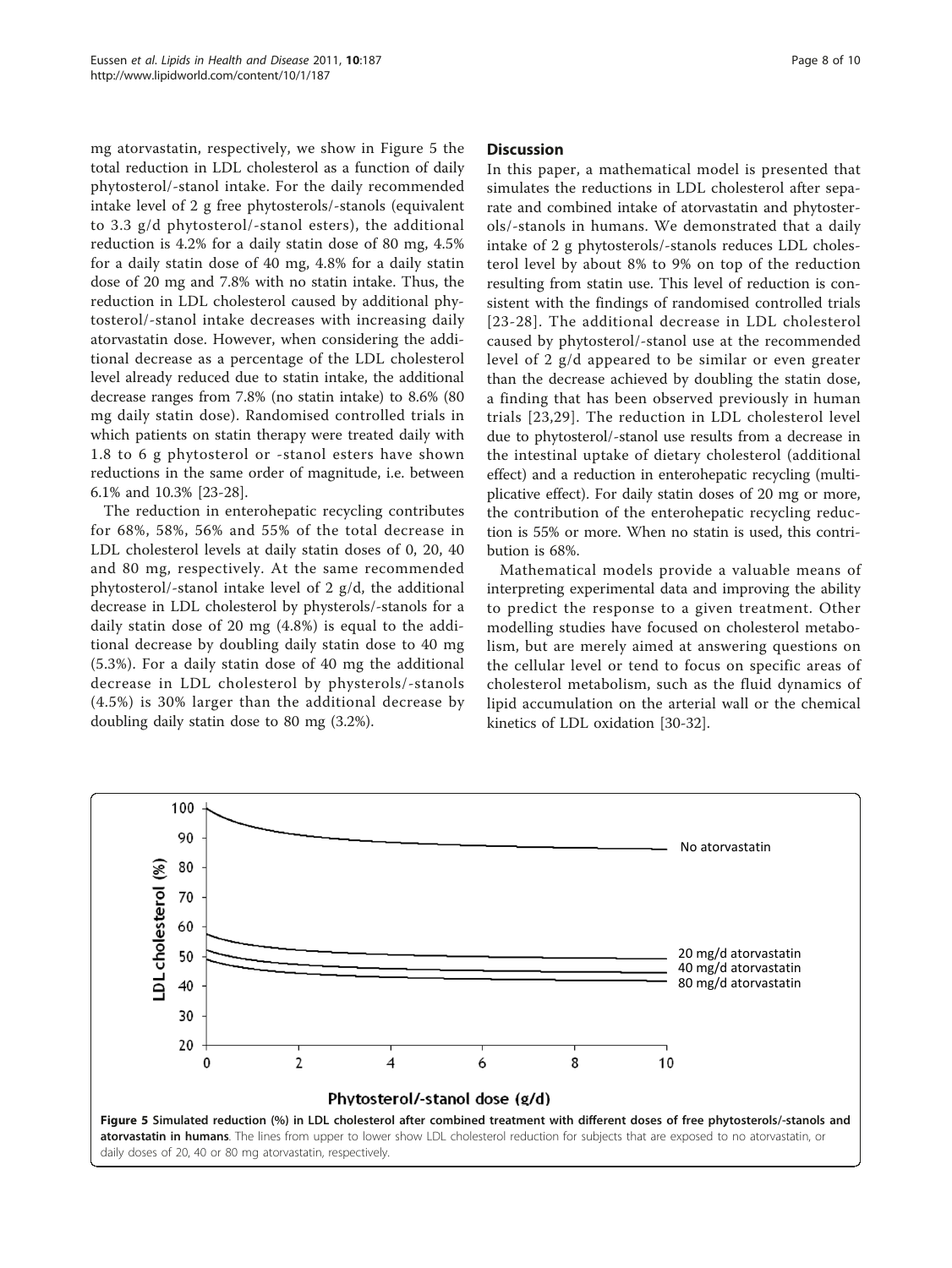In the present study, the separate and combined effects of the cholesterol-lowering drug atorvastatin and functional foods with phytosterols/-stanols in humans were modelled. Yet, this model can easily be applied to other statins and similar acting (functional) foods as well. Products with soluble dietary fibres, for example, are also known to lower total and LDL cholesterol by reducing the intestinal (re)absorption of cholesterol and bile acids, although they work by a different mechanism as phytosterols/-stanols [[4,33,34\]](#page-9-0). Moreover, individuals' specific reductions in total and LDL cholesterol can be predicted, based on certain genetic variants. For example, the ratio of cholesterol synthesis to cholesterol absorption varies between individuals and is an important determinant for the cholesterol pool size [\[35](#page-9-0)]. Also mutations in the LDL receptor gene causing familial hypercholesterolaemia can be modelled by varying the parameter  $V_{max}$ .

There are a few possible directions for improving our model. First, the model could be extended by including the up- and down regulatory mechanisms involving the LDL receptors. Nonetheless, since we assumed that the clearing of (V)LDL cholesterol from the blood follows Michaelis-Menten kinetics, we implicitly included receptor-mediated uptake in the model. Also other regulatory control pathways were disregarded, such as the existence of a hepatic cholesteryl ester pool that might be involved in cholesterol homeostasis and the regulatory loop in the synthesis of LDL receptors [[30](#page-9-0)]. Another extension would include reverse cholesterol transport mediated by HDL [\[20\]](#page-9-0). Moreover, the proposed model assumes that the reducing effects of statins and functional foods are independent of each other. Although this is likely the case for the combination of phytosterols/-stanols and statins,[[22](#page-9-0),[24,36](#page-9-0),[37](#page-9-0)] it is uncertain whether this applies for other food-drug combinations. It has, for example, been proposed that soluble dietary fibres reduce the intestinal uptake of statins [[38](#page-9-0),[39](#page-9-0)]. Our model should be extended to include such an interaction.

In conclusion, we proposed a simplified mathematical model to simulate the reduction in LDL cholesterol after separate and combined intake of statins and functional foods acting on intestinal (re)absorption of cholesterol or bile acids in humans. In future work, this model can be extended to include more complex (regulatory) mechanisms.

# Appendix 1

### Steady VLDL cholesterol concentration

The mass balance equation (2) can be rewritten as a quadratic equation in VC:

$$
k_{VL}\cdot VC^2 + \left(V_{max}+k_{VL}\cdot K_M - k_{VC}V\cdot C\right)\cdot VC - K_M\cdot k_{VC}V\cdot C = 0
$$

Here, we suppress the dependencies on statin administration S and dietary phytosterol/-stanol intake PS.

A quadratic equation has two solutions, but the only physicochemical relevant solution for which the VLDL cholesterol concentration is non-negative is:

$$
VC = \frac{1}{2k_{VL}} (k_{VC}V \cdot C - k_{VL} \cdot K_M - V_{max}
$$

$$
+ \sqrt{(k_{VC}V \cdot C - k_{VL} \cdot K_M - V_{max})^2 + 4k_{VL} \cdot K_M \cdot k_{VC}V \cdot C}
$$

# Steady LDL cholesterol concentration

Like for VLDL cholesterol, the mass balance equation (3) can be rewritten as:

$$
k_n \cdot LC^2 + (V_{max} + k_n \cdot K_M - k_{VL} \cdot VC) \cdot LC - K_M \cdot k_{VL} \cdot VC = 0
$$

with as solution:

$$
LC = \frac{1}{2k_n} (k_{VL} \cdot VC - k_n \cdot K_M - V_{max}
$$
  
+
$$
\sqrt{(k_{VL} \cdot VC - k_n \cdot K_M - V_{max})^2 + 4k_n \cdot K_M \cdot k_{VL} \cdot VC}
$$

#### Appendix 2

# Reduction in steady state cholesterol

The reduction in steady state cholesterol level is:

$$
R_C(S, PS) = \frac{C(S, PS)}{C_O}
$$
  
= 
$$
\frac{(P_C(S) + f_{abs}(PS) \cdot I_C) / ((1 - f_{back}) \cdot k_{VC}V + (1 - f_{abs}(PS)) \cdot k_{bile} + k_{salts})}{(P_{CO} + f_{abs, O} \cdot I_C) / ((1 - f_{back}) \cdot k_{VC}V + (1 - f_{abs, O}) \cdot k_{bile} + k_{salts})}
$$
  
= 
$$
\frac{(1 - f_{back}) \cdot k_{VC}V + (1 - f_{abs, O}) \cdot k_{bile} + k_{salts}}{(1 - f_{back}) \cdot k_{VC}V + (1 - f_{abs, O}) \cdot k_{bile} + k_{salts}} \cdot \frac{P_C(S) + f_{abs}(PS) \cdot I_C}{P_{C, O} + f_{abs, O} \cdot I_C}
$$
  
= 
$$
\frac{P_k + 1 - f_{abs, O}}{P_k + 1 - f_{abs}(PS)} \cdot \frac{P_C(S)}{P_{CO} + I_{CO}} + \frac{f_{abs}(PS) \cdot I_C}{P_{CO} + f_{abs, O} \cdot I_C}
$$
  
= 
$$
\frac{P_k + 1 - f_{abs, O}}{P_k + 1 - f_{abs}(PS)} \cdot \frac{(1 - f_{CO}) \cdot k_{D}}{(1 + U_{CO}/P_{CO}} + \frac{T_{O}V / U_C}{1 + P_{CO}/U_{CO}})
$$

In the third line, the ratio of clearance rates  $\rho_k = ((1-\epsilon)\rho_k)$  $f_{back}$ )· $k_{VC}V$  +  $k_{salts}$ )/ $k_{bile}$  is introduced. In this line also one instance of  $f_{abs}$ ,  $_0$ · $I_C$  is substituted by  $U_{C}$ ,  $_0$ . In the fourth line the definition of production reduction and, after dividing out intake  $I_C$ , of uptake reduction is substituted.

#### Acknowledgements

The authors thank Jeljer Hoekstra for detailed and helpful comments on earlier drafts of this manuscript.

#### Author details

<sup>1</sup> Division of Pharmacoepidemiology and Clinical Pharmacology, Utrecht Institute for Pharmaceutical Sciences, Utrecht University, P.O. Box 80082, 3508 TB Utrecht, The Netherlands. <sup>2</sup>National Institute for Public Health and the Environment, P.O. Box 1, 3720 BA Bilthoven, The Netherlands.